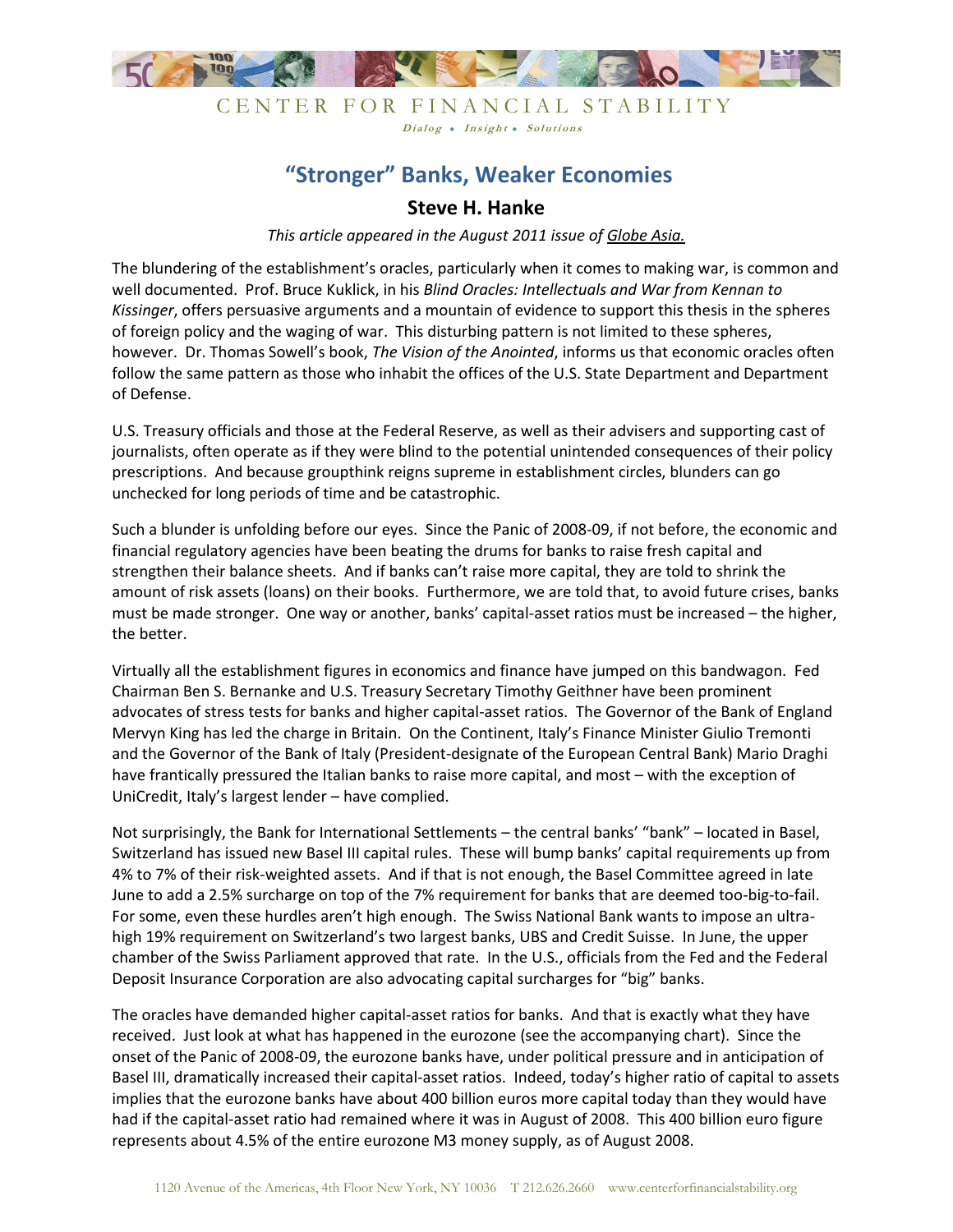

# CENTER FOR FINANCIAL STABILITY

Dialog . Insight . Solutions



**(Capital and Reserves to Banks' Non-Cash Assets)**

The oracles have erupted in cheers at the increased capital-asset ratios. They assert that more capital has made the banks stronger and safer. While at first glance that might strike one as a reasonable conclusion, it is not the end of the story.

For a bank, its assets (cash, loans and securities) must equal its liabilities (capital, bonds and liabilities which the bank owes to its shareholders and customers). In most countries, the bulk of a bank's liabilities (roughly 90%) are deposits. Since deposits can be used to make payments, they are "money." Accordingly, most bank liabilities are money.

To increase their capital-asset ratios, banks can either boost capital or shrink assets. If banks shrink their assets, their deposit liabilities will decline. In consequence, money balances will be destroyed. So, paradoxically, the drive to deleverage banks and to shrink their balance sheets, in the name of making banks safer, destroys money balances. This, in turn, dents company liquidity and asset prices. It also reduces spending relative to where it would have been without higher capital-asset ratios.

The other way to increase a bank's capital-asset ratio is by raising new capital. This, too, destroys money. When an investor purchases newly-issued bank equity, the investor exchanges funds from a bank deposit for new shares. This reduces deposit liabilities in the banking system and wipes out money.

By pushing banks to increase their capital-asset ratios to allegedly make banks stronger, the oracles have made their economies (and perhaps their banks) weaker.

Prof. Tim Congdon convincingly demonstrates in *Central Banking in a Free Society* that the ratcheting up of banks' capital-asset ratios ratchets down the growth in broad measures of the money supply. And, since money dominates, it follows that economic growth will take a hit, if banks are forced to increase their capital-asset ratios.

The capital-raising mania in the eurozone and its consequences are clear. As the following chart shows, the rate of growth in the broad M3 measure of money has declined in the eurozone since the onset of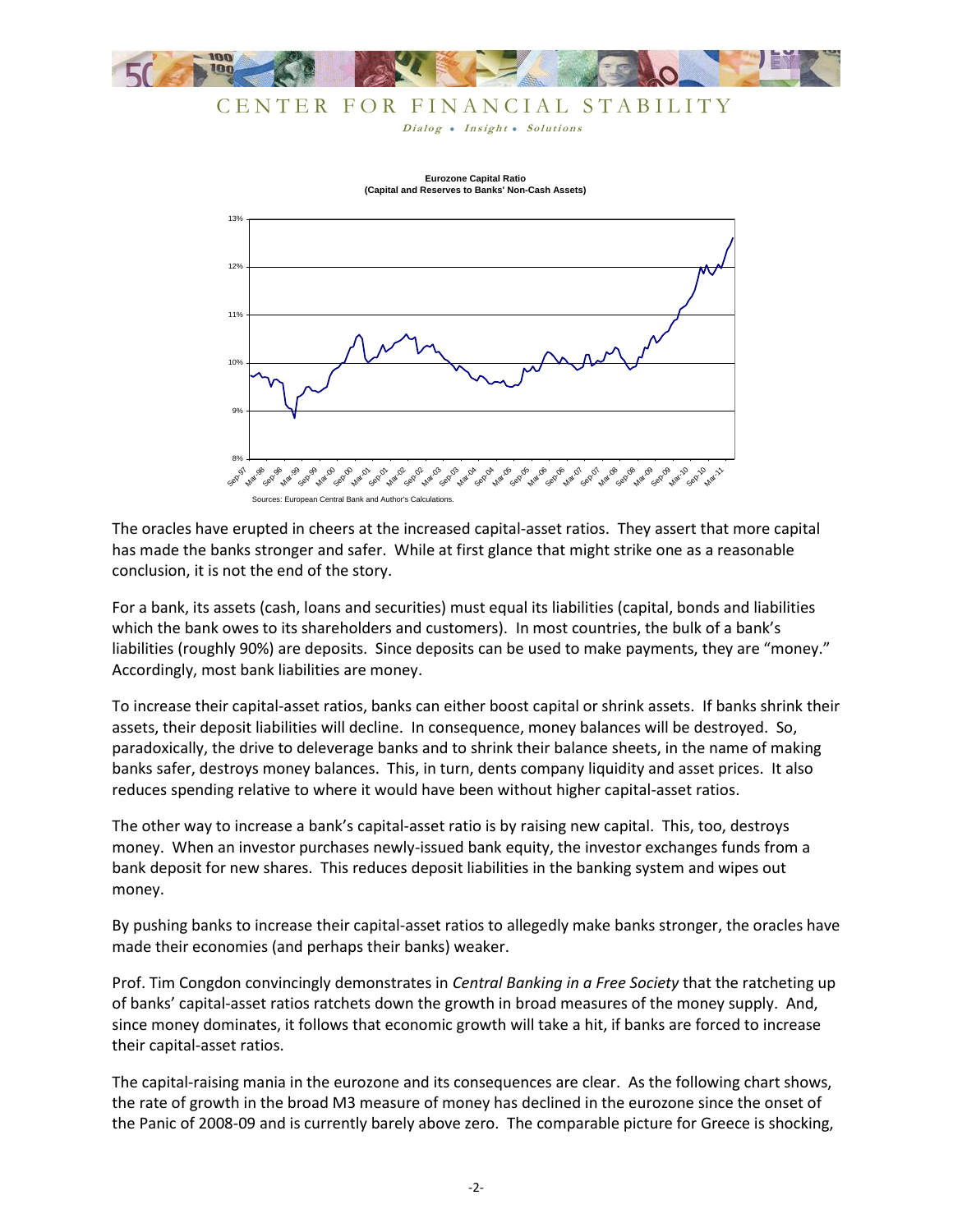![](_page_2_Picture_0.jpeg)

![](_page_2_Figure_1.jpeg)

with M3 contracting at an annual rate of 10%. Italy recently rocked the markets. Although it's not in the grip of a death spiral like Greece, it has entered the danger zone, with M3 readings in negative territory. While capital flight (deposit withdrawals) is in full swing in Greece, as the end game approaches, it is not yet showing up in Italy (see the accompanying chart). We must keep our eye on Italian deposits.

![](_page_2_Figure_3.jpeg)

The oracles' religious embrace of higher capital-asset ratios for banks in the middle of the most severe slump since the Great Depression has been a great blunder. While it might have made banks temporarily "stronger," it has contributed mightily to plunging money supply metrics and very weak economic growth. The International Monetary Fund's forecasts for the eurozone, Greece and Italy for 2012 appear to be much too optimistic (see the accompanying table). Until the oracles come to their senses and reverse course on their demands for ever-increasing capital-asset ratios, we can expect